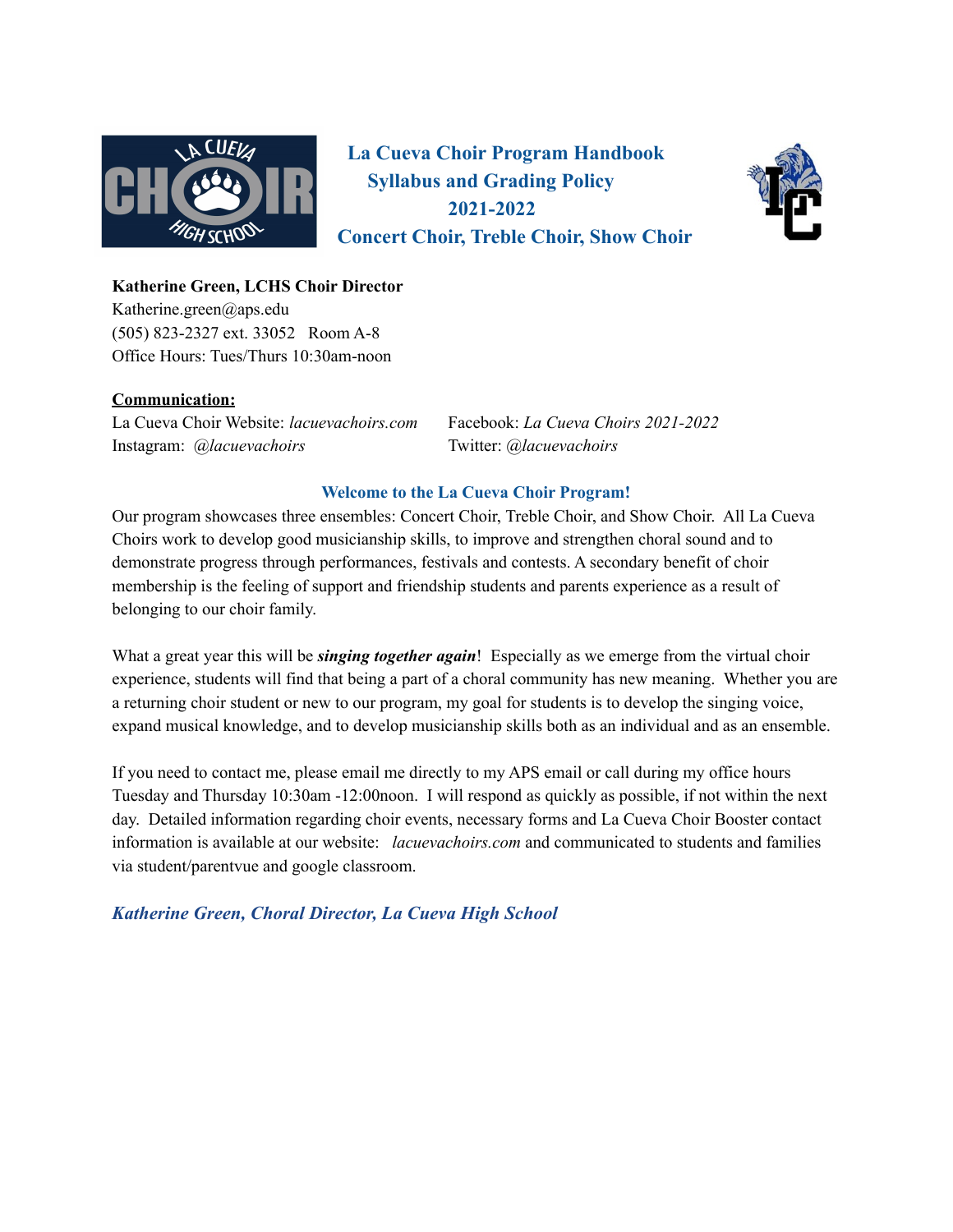### **From the Choir Boosters**

**\_\_\_\_\_\_\_\_\_\_\_\_\_\_\_\_\_\_\_\_\_\_\_\_\_\_\_\_\_\_\_\_\_\_\_\_\_\_\_\_\_\_\_\_\_\_\_\_\_\_\_\_\_\_\_\_\_\_\_\_\_\_\_\_\_\_\_\_\_\_\_\_\_\_\_\_\_\_\_\_**

As the Director, Mrs. Green is exclusively responsible for program decisions such as selection of repertoire, choreographer, soloists, which events the choir will attend, costumes, rosters, student leaders and chaperones.

The La Cueva Choir Boosters is a 501c3 non-profit organization which exists to support the needs of the director and students of the La Cueva Choir Program. The Choir Boosters sponsor fundraising events which benefit individual students and the general choir fund to defray the cost of choir participation. If your student needs financial assistance with the class fee, contact the director. For the La Cueva Choir Booster Constitution, Bylaws and calendar of meetings, please visit lacuevachoirs.com.

Choir is a year-round activity, so communication is key to success.

Your PRIMARY avenue of obtaining information or answers to questions is

#### *lacuevachoirs.com*

Throughout the year, updated information, i.e.; announcements, forms, events details, etc. is available on our website or via facebook, instagram or twitter.

 $\mathcal{L}_\mathcal{L} = \{ \mathcal{L}_\mathcal{L} = \{ \mathcal{L}_\mathcal{L} = \{ \mathcal{L}_\mathcal{L} = \{ \mathcal{L}_\mathcal{L} = \{ \mathcal{L}_\mathcal{L} = \{ \mathcal{L}_\mathcal{L} = \{ \mathcal{L}_\mathcal{L} = \{ \mathcal{L}_\mathcal{L} = \{ \mathcal{L}_\mathcal{L} = \{ \mathcal{L}_\mathcal{L} = \{ \mathcal{L}_\mathcal{L} = \{ \mathcal{L}_\mathcal{L} = \{ \mathcal{L}_\mathcal{L} = \{ \mathcal{L}_\mathcal{$ 

## **ROBED CHOIRS - Treble Choir and Concert Choir**

Treble Choir and Concert Choir study traditional choral music and, most often, perform in choir polos or robes. Singers in these choirs focus on building fundamental choral skills.

- Treble Choir is our auditioned intermediate women's choir.
- Concert Choir is our auditioned advanced mixed choir.

Both Treble and Concert Choir members study and perform higher level choral repertoire. In addition to class time, after-school rehearsals and/or community performances are periodically required and will be added to the Choir Calendar as far in advance as possible. Choir students involved in other activities will work with Mrs. Green to develop a contract to ensure equitable commitment to all activities.

### **SHOW CHOIR - UNDERGROUND**

Underground Show Choir is our intermediate/advanced mixed division show choir. This ensemble performs popular music with choreography while growing their performance ability. Auditions are held in the spring for placement the following year. Concurrent enrollment in a robed choir is recommended but not required for membership in Show Choir. Students earn additional lettering points for being in two choirs.

### **Curriculum**

Music repertoire will be chosen for each ensemble to study and perform, and will align with the NM Core Arts Standards(CREATING, PERFORMING/PRESENTING/PRODUCING, RESPONDING, CONNECTING.) Choir students will use their assigned Google Classroom as their primary means of assignments, forms, quizzes, and communication. We will also continue to use various media software tools to assist in our assignments including, but not limited to Smartmusic and Flipgrid.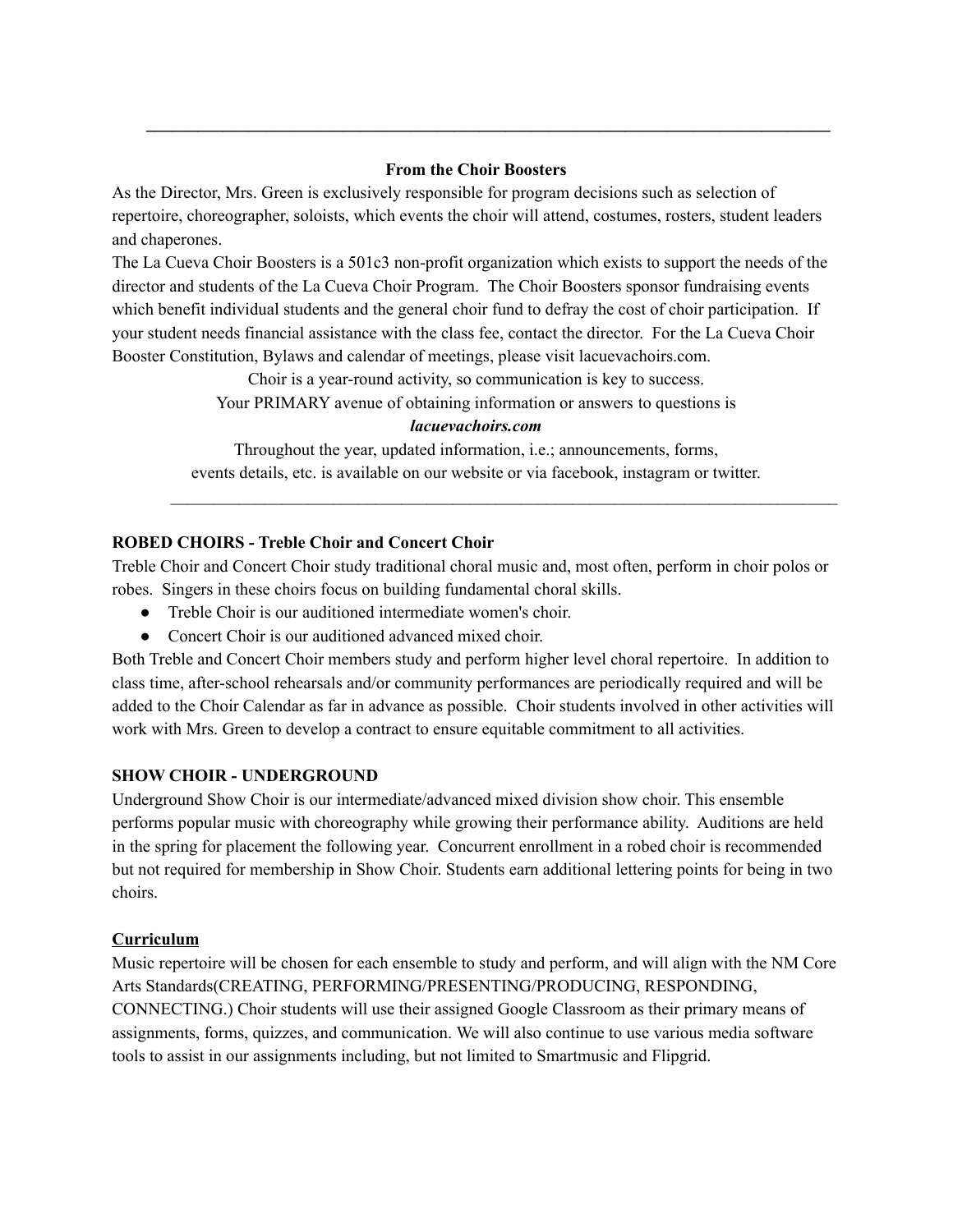# **Materials and Classroom Supplies**

A Music Binder and the school assigned Chrombook are items that must be brought to class every day. A classroom storage slot will be assigned to each student when at school for their binder. The music we study is our "textbook." If a student cannot find assigned music at collection time, the student may be charged for replacement.

- 1" three-ring binder for papers and assigned music. Black binders are required for Concert Choir.
- Pencil, Paper and 3-5 dividers
- Chromebook/personal computer for online/written assignments.
- Headphones
- Show Choir students will also be expected to have the appropriate athletic attire for practices and choreography sessions.

# **Concerts**

Performances are an important element of our class and are mandatory and represent a major percentage of the grade earned by the singer. Performances will be dependent on safety protocols and may be presented outdoors, pre-recorded or on-stage in person. In-person concerts will be held in the La Cueva PAC. Performance dates are listed on the Choir Calendar and in our multiple online communication platforms.

- Fall Concert October 18th at 7pm
- Winter Concert December 10th at 7pm
- Spring Concert March 10th at 7pm
- End of the Year Concert May 3rd at 7pm

Additionally we will have a FallFest/Show Choir Spooktacular performance on October 30th and a Show Choir Spring Competition Presentation tentatively scheduled for February 25. See Choir Calendar for a complete list of events.

# **District Festival and State Contest for Robed Choirs**

District - Both robed choirs will perform at the District VII Music Performance Assessment(MPA) in the spring. At MPA, singers are adjudicated on their group performance and sight-reading. Parents are welcome to attend the performance portion. Singers do not have to be grade eligible to participate. This event will host all schools from March 14-16 at Volcano Vista HS. Our ensembles will be scheduled on one of those days.

State - State Choir Contest is a competitive event sanctioned by the New Mexico Activities Association and will be held April 8-9 at V.Sue Cleveland HS in Rio Rancho. Singers are required to be grade eligible to participate. Concert Choir competes in the 5A Concert Choir Division and Treble Choir competes in the Treble Division. Parents are welcome to attend the event.

# **Concert Attire**

Treble and Concert Choirs wear black choir polos that are ordered through our boosters and choir robes owned by the school and borrowed by the student. Each student will be assigned an appropriately sized robe which will be stored in the choir room. An APS Robe Contract must be completed for use of all APS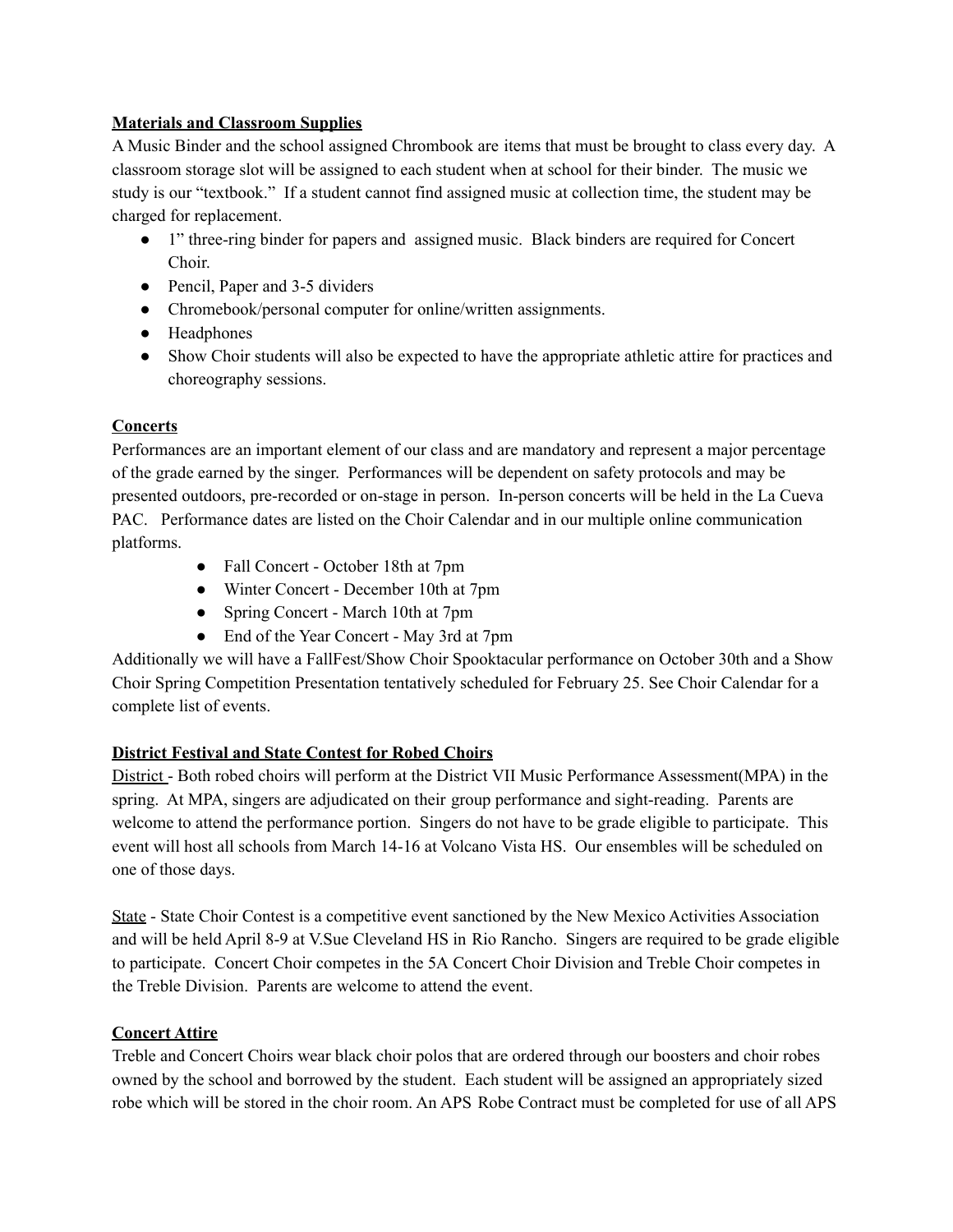Uniforms and must be completed before the first concert. If a robe must be replaced due to loss or damage, the student will bear the cost.

In addition to the choir robe, students follow this performance dress code:

- · Ladies
	- o LC Choir polo
	- o Long black pants or black skirt
	- o Closed-toe black dress shoes (no tennis shoes or Toms, no white showing)
	- o Tasteful hair out of the face and eyes
	- o No visible jewelry
- · Gentlemen
	- o LC Choir polo
	- o Black dress pants
	- o Calf-length black dress socks
	- o Black dress shoes
	- o Tasteful hair out of the face and eyes
	- o No visible jewelry

## **District VII Solo & Ensemble Festival - October 16th at Sandia HS**

Solo  $\&$  Ensemble Festival offers singers the opportunity to perform a solo or small ensemble for adjudication and constructive comments. This event is currently scheduled for October 16th and will be held at Sandia HS.

### **District Honor Choir** - **TBD**

### **All-State Choir-Virtual Auditions on OpusEvents October 24-29**

The New Mexico Music Educators conduct auditions for All-State Mixed Choir and Treble Chorus in October of each year. Singers usually perform the same solo at Solo and Ensemble and All-State Auditions as well as the prepared piece all La Cueva Choirs learn for the fall concert and a sight-reading example similar to those studied in class. Those chosen for these very elite ensembles rehearse and perform at All-State Conference in January of the following year. The top thirty-one singers in the state in each voice part (Sop. I, Sop. II, Alto I, Alto II, Ten. I, Ten. II, Bass I and Bass II) are placed in Mixed Chorus. Those Sopranos, I and II, and Altos I and II, achieving the next highest thirty-six scores are placed in Treble Choir. Any La Cueva singer selected for All-State Choir earns letter points. This year, auditions will be submitted online using the platform OpusEvents sometime between October 24-29. More information will be available on the NMMEA website [www.nmmea.com](http://www.nmmea.com) Students in Concert Choir will be required to submit an audition for All-State. Students in Treble Choir are strongly recommended to submit an audition. Students in Show Choir may submit auditions for All-State and do not have to be enrolled in a robed choir to participate. Participation in All-State will merit earning a letter, but is contingent on maintaining all other elements of earning a letter.

### **Winter/Spring Retreats, Travel, and community performances - Robed Choirs**

Singers in our choirs may be required to travel to various locations by bus throughout the year. These events include, but are not are not limited to: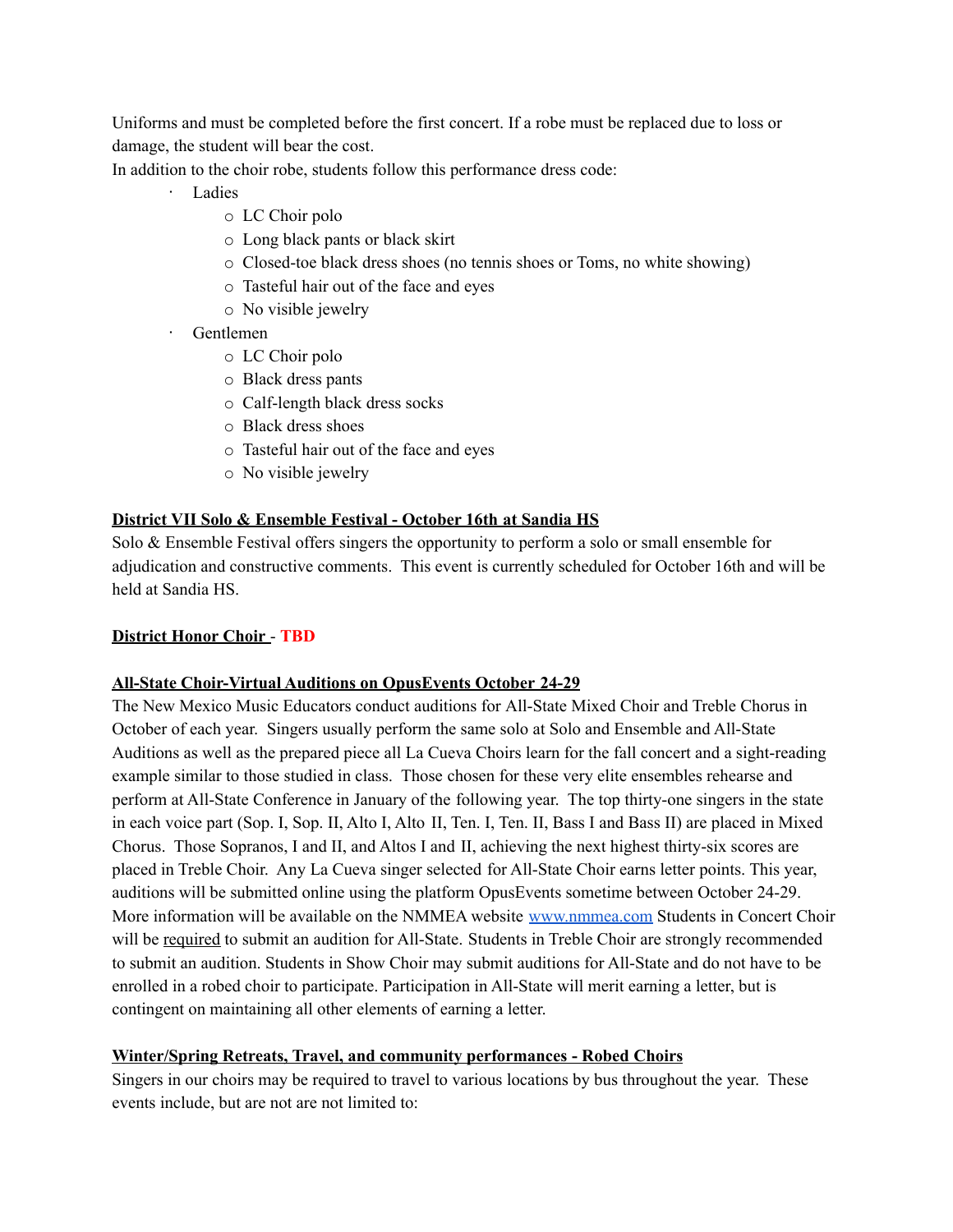· Community events (requested performance events, middle school performances, caroling, etc.)

- · Choir Retreats/Trips
- · MPA District Festival
- · NMAA State Choir Contest
- · Graduation

Every choir member will be asked to complete an APS Permission Slip/Medical Release form for the year (includes all field trips). More information on travel forms will be sent out at a later date. Singers who choose to travel out of the district or state must complete a Trip Commitment Letter and pay or fundraise the additional cost for the trip.

*Choir in the time of COVID-19: Classes will adhere to all protocols and may change depending on things throughout the year. ALL dates of performances/camps/retreats/trips etc., are all contingent upon state and district safety orders.*

# **Grade Eligibility**

Singers must maintain at least a 2.0 GPA with no more than one F at the end of each six-weeks grading period in order to participate in All-State Auditions, All-State Choir, out-of-town retreats, performances other than La Cueva Choir Concerts, show choir invitationals, competition trips and the NMAA State Choir Contest.

# **Earning a Letter in Choir**

Singers who go above and beyond basic choir membership may earn points required for a La Cueva Choir Letter. Successful participation all year earns only a portion of the points, so additional participation in Solo and Ensemble Festival, All State Auditions, community performances, fundraisers and approved choir service hours are essential to earning a Choir Letter. In addition to earning letter points, singers must maintain an A average in choir for the entire school year, remain grade eligible all year and complete and turn in the Choir Letter Requirements form. Letters and bars are awarded at the end of the year LCHS Choir Banquet. Points and requirements will be outlined in the fall so students can keep track of their points earned.

### **Show Choir - Required Evening Rehearsals and Choreography Sessions**

Choreography sessions with our choreographer or dance technician will occur periodically through the fall and winter in-person! The three choreo weekends that are scheduled are September 3-4, November 5-6, and January 21-22. Please do not schedule family trips or appointments during these days. Occasionally we may meet with our choreographer or arranger via online (zoom, google meet, or tutorials). Show Choir will have one evening rehearsal each per week (day of the week and time for each group TBA.) Since the dates for these sessions are shared so far in advance, show choir members must prioritize attendance. Intensive extra rehearsals may be scheduled close to competition time. These sessions and rehearsals are a part of the class participation grade.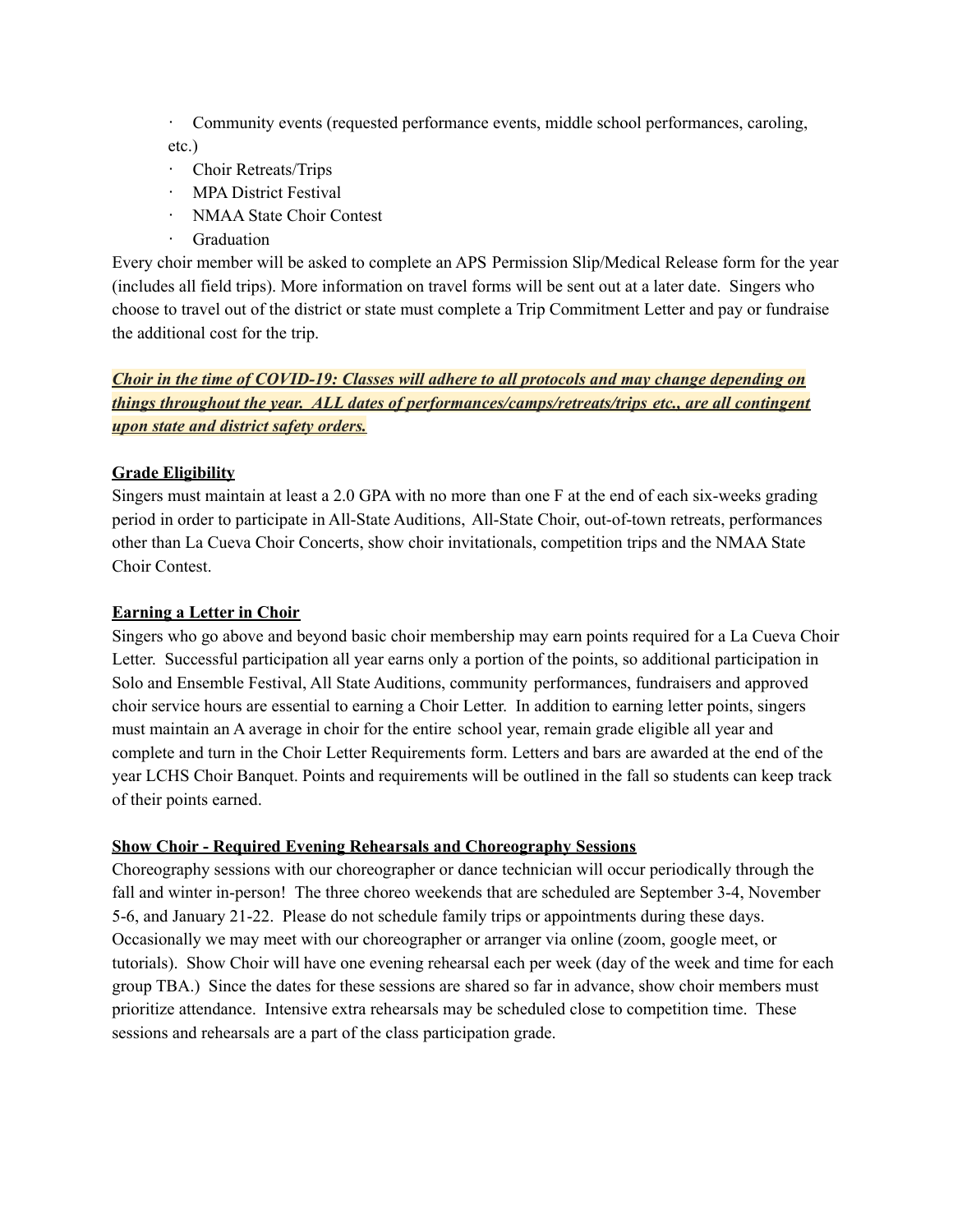## **Competition Performance Attire**

Show Choir performs in costumes purchased using the costume fee. Students may be responsible for purchasing items not included in the costume fee which include:

Ladies: performance shoes, tights, bodysuit

Gentlemen: performance shoes, socks, compression shorts

Detailed information on exactly what and where to buy will be shared as soon as available.

We respect your right to wear your hair in a manner which expresses your individuality. However, for performance, you may be asked to modify your hairstyle or hair color so that it contributes to the stylistic integrity of our group and our show. Unless it is a part of the costume, no visible jewelry, headbands, hair bows, wristbands, watches, etc. may be worn in performance.

## **Show Choir Participation Fees**

The overall cost to be in Show Choir is \$600, not including travel. These fees will not be raised this year, but may be lowered depending on the cost for music, music arrangements, costumes, show choir band, equipment, choreography needs or how much we fundraise. Detailed information on the costume fee and performer's fee may be found in the **Fees** section below.

## **Winter/Spring Travel**

Performers in Show Choir may be required to travel to various locations by bus or transported by a chaperone. These events include, but are not are not limited to:

· Community events (requested event performances, middle or elementary school, local, caroling, etc)

- · Invitationals and in-state competitions (if offered)
- · Spring Competition Trips

Every show choir member will be asked to complete an APS Permission Slip/Medical Release form for the year(includes all field trips). More information on travel forms will be sent out at a later date. Show Choir performers who choose to travel out of state must also complete a Trip Commitment Letter for each trip and pay or fundraise the additional cost of approximately \$650 per person. Travel is expected. We are more competitive with our whole group represented at competitions. Blocking may be adjusted for those not traveling, but students not traveling are still required to be at all classes and extra rehearsals in order to earn the full grade for the class. Students must be grade eligible in the previous semester or recover a grade in the six weeks leading up to a trip. Parents will be notified if their student has a grade that is in question.

#### **Fees**

### **Class Fee (all La Cueva Choir singers) -\$100**

Class fees pay for the required LC Choir performance polo, music, copyrights, virtual software, clinicians, bus transportation, All-State Auditions, Solo & Ensemble Festival Registration, District Festival and State Contests registration costs, accompanist and music, lettering and end of the year awards.

# **Concert Choir & Treble Choir Spring Retreat Fee estimated \$200 depending on the location**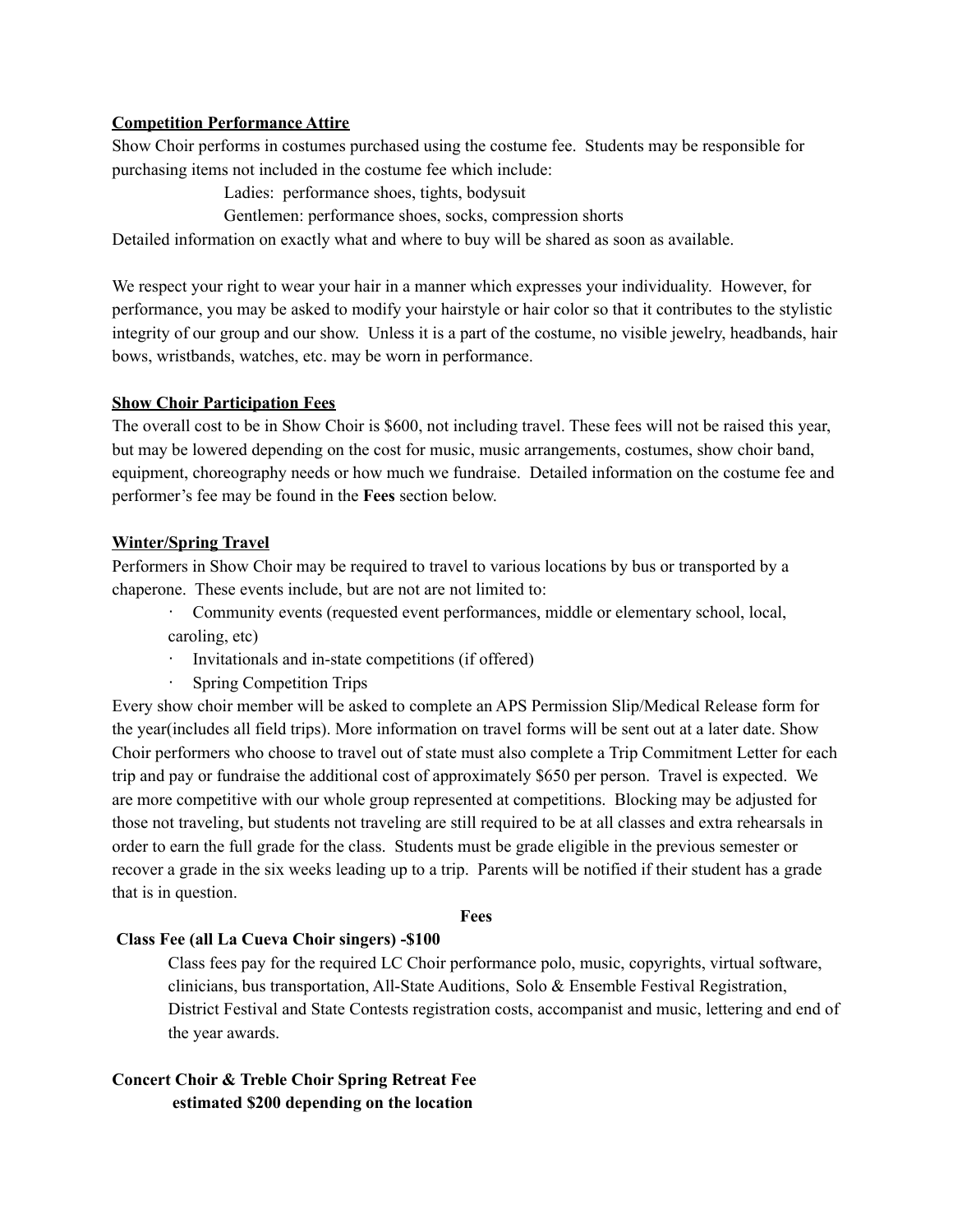# **Show Choir Participation Fees \$600 Total**

## **Performer's Fee \$300**

Includes choreography, music arranging and licensing, show sets, show choir band/tracks, and choreography/tutorials.

## **Costume Fee \$300**

Includes costume pieces, make up, jewelry, show t-shirt, invitational t-shirt. Does not include shoes, socks, tights, body suit or compression shorts.

\*A Fee Schedule has been set. A late fee of \$25 will be added if payment is not submitted by the date and you have not communicated with the boosters within three days of the payment due date.

## **Show Choir Trip Fees TBD - estimated around \$650**

# **Oceanside Show Choir Competition San Diego, California March 30- April 3**

## **Fundraising**

The La Cueva Choir Boosters will provide group and individual fundraising opportunities throughout the year. Funds raised through group fundraising will go into the general choir fund to defray costs over and above collected class fees. Some group fundraising events may be designated as ensemble specific or Trip Fundraising events that will benefit specific areas that need more fundraising.

Group Fundraising Activities may include: Car Washes, Goodwill Drop-off, Sponsor & Program Advertisements, Dessert Night, Concert donations.

## **Financial Assistance**

To be considered for Financial Assistance, a student's parent or guardian must complete the Financial Assistance Application available at lacuevachoirs.com and submit the form to the director with a **25% personal financial contribution and/or fundraising effort in advance of any assistance award**. The director and Administration will keep the application confidential. Financial Assistance cannot be used for your initial choir fee payment. The maximum amount of assistance will be no more than 50% of the choir fees due. For example, a Show Choir member may request up to \$300 of the \$600 Show Choir fee. At this time, financial assistance may not be requested until later in the semester. The first payment must be submitted in order to be considered for future requests.

### **Student Accounts**

The Choir Booster Treasurer will maintain an individual account for each student. You will receive regular email update on the status of your student's account. If the account is in arrears, an email will be sent and the director and school office will be notified. Otherwise, student account information is kept confidential. Fines will be issued through Synergy for accounts 30 days in arrears.

# **Refunds**

Once money is deposited into the LCHS Choirs school account or Booster Account, it will not be refunded unless approved by the Director and the LCHS Administration. This includes fees, trip payments, profits from fundraisers and donations in any form. If a student does not maintain grade eligibility, class fees and trip fees will not be refunded. If a student leaves choir, no refund will be distributed. If the Director terminates a student's membership, no refund will be given.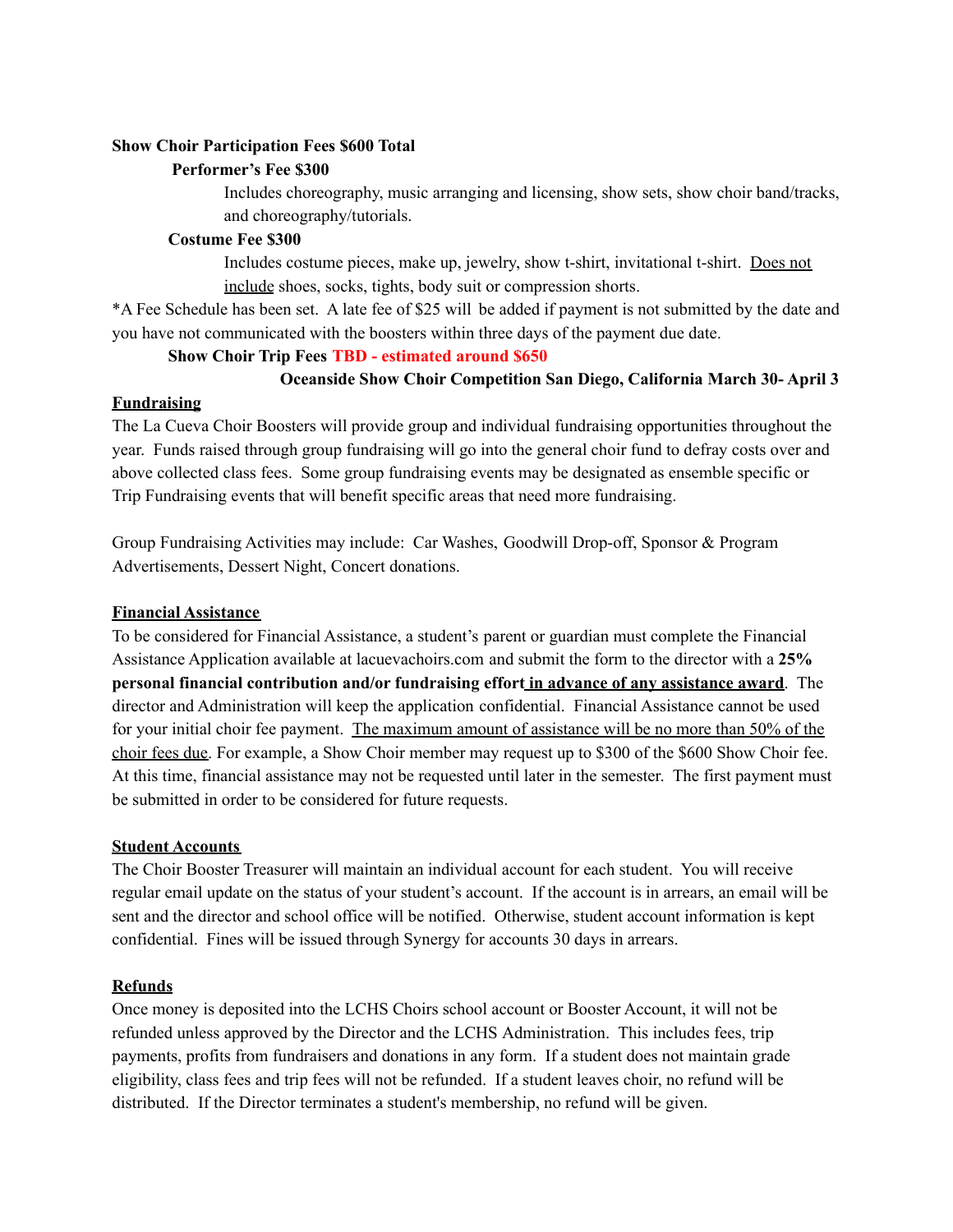## **Mailing Show Choir Payments and Trip Fees**

Show Choir fees and Choir Trip fees can be paid through Paypal at [lacuevachirs.com](https://www.lacuevachoirs.com) or by check directly to "LCHS Choral Boosters", please make all additional checks for additional fees or trip payments payable to "LCHS Choral Boosters" AND note on your check the FIRST and LAST name of your student, Student ID#, and choir ensemble name. You may also pay remaining fees via PayPal at lacuevachoirs.com. DO NOT send money to school. Mrs. Green is unable to accept payments.

| <b>Mail CHECKS to:</b> | La Cueva Choirs       |
|------------------------|-----------------------|
|                        | P.O. Box 91403        |
|                        | Albuquerque, NM 87199 |

## **Grading Policy**

## **Students earn points in four categories:**

- **● REHEARSALS (attendance/student engagement/participation)**
- **● ASSIGNMENTS (Online/Written/Vocal)**
- **● ASSESSMENTS**
- **● PERFORMANCES**

• **Rehearsal - Attendance/Student Engagement/Participation (40% of the total grade)** Attendance is VERY important. A student is considered tardy if not present, on time, or is not in his or her assigned place with all materials when the director begins rehearsal. Absence from rehearsal prevents a student from contributing and learning. No points are earned if a student is absent for any reason. Excused absences will not count against the grade if the student communicates with the director of absence and completes a credit recovery report within three days of returning to school.

Credit Recovery Report Instructions: for each day absent, you will be asked to document practice, and read and write a report on one of the articles found at one of the following sites below and submit within three days of returning to school. Provide a summary of the article and be sure to print or link the article, and include your name, choir period, date of absence, and date of submission. [http://www.vocalist.org.uk/singing\\_articles.html](http://www.vocalist.org.uk/singing_articles.html)

### <http://musiced.about.com/od/beginnersguide/a/intro.htm>

Show Choir students have the choice to submit an outline and summary of a show choir performance onlineincluding song choices, theme, costumes, overall sound and dance choreography.

The participation grade is earned through positive active student engagement and participation. Chewing gum, eating, using your phone or electronic devices, doing work for other classes and disrupting rehearsal lowers the daily participation grade. Make an appointment to talk with Mrs. Green if you do not understand why you are receiving a low participation grade.

For show choir members, afterschool/evening rehearsals and choreography sessions are also a part of the attendance and participation grade. If a show choir member is absent (excused or unexcused) for an evening rehearsal or choreography session, that member could potentially not be chosen for a solo or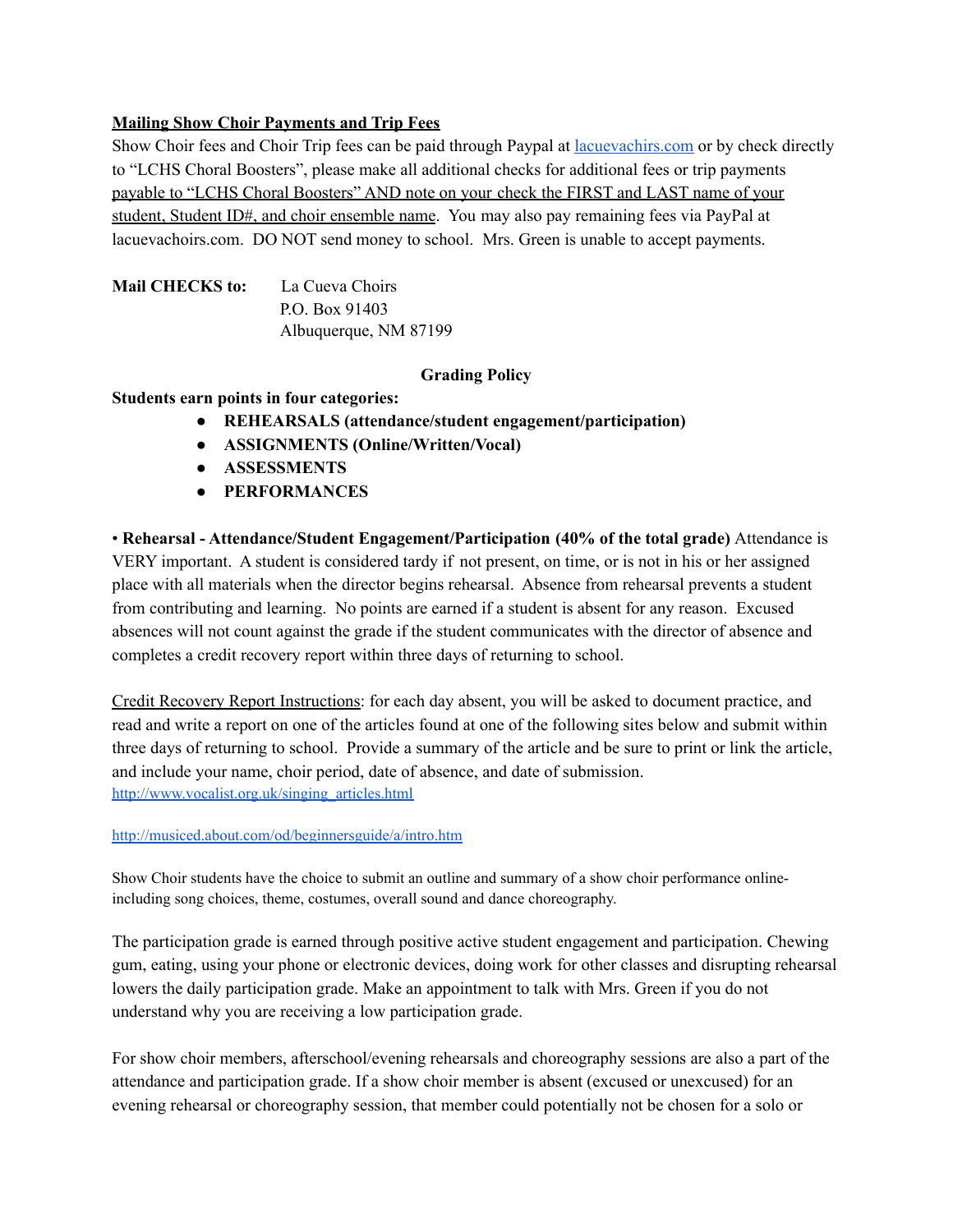choreography feature. Only emergency absences from evening rehearsals and choreography sessions such as sudden illness, injury or serious family crisis will be excused. Work and practice for other activities, LCHS sanctioned and otherwise, will not be considered excused unless prior communication has been made with Mrs. Green. Mrs. Green must receive a parent email prior to an evening rehearsal or choreography session absence or the absence will be graded as unexcused. If an evening rehearsal or choreography session absence is excused by Mrs. Green, credit may be recovered by attending an after-school learning session with Mrs. Green and a Choir President.

• **Assignments - Online,written,vocal, music folders (25% of the total grade)** Listening Labs, Music theory, music study, and short essays will occur on the extended period day (A or B schedule) or given as homework. If a student is absent, written work must be submitted within three days of return to school. Each student is expected to provide and maintain a folder with paper which may be stored in the assigned folder cabinet when in-person learning occurs.

• **Assessments (10% of the total grade)** Students will be given singing assessments or dancing assessments (show choirs only) on the music we are studying as well as written/online assessments on the concepts we have covered. The written Final Exam is worth 10% of the student's semester grade.

• **Performances (25% of the total grade)** Choirs will present multiple performances each six-week period. These may be online or on or off campus during or after the school day. Performances are an effective way to assess student learning and the only way to assess the choir's growth as an ensemble. To put performances into perspective, Choir Concerts are like district games in athletics, the Music Performance Assessment District Festival is like a state playoff game and the State Contest is just that; the NMAA State Choir Contest. Only emergency absences from performances such as sudden illness, injury or serious family crisis will be excused. Work and practice for other activities, LCHS sanctioned and otherwise will not be considered unexcused absences from a performance. Mrs. Green must receive a parent email prior to a performance absence or the absence will be graded as unexcused. If a performance absence is excused by Mrs. Green, the student will report within three days of return to school for an after school lesson with Mrs. Green in which the student will individually perform the concert repertoire for credit recovery. Every effort is made to inform students and parents of additions or changes to the calendar as early as possible.

### **Choir Rules and Consequences**

- 1. Store your phone in the assigned wall pocket and backpack in storage area.
- 2. Be on time, ready for class, and in your assigned seat with all of your materials before the bell rings.
- 3. No talking when the teacher is working. Sound stops immediately on a rehearsal cut-off.
- 4. No food, gum, candy, or drink other than water in a closeable bottle.
- 5. Be Respectful to others in the classroom and all materials.

\*Follow all safety instructions at all times. Please wear your mask and remain socially distant. **Consequences** 

- 1<sup>st</sup>: Brief conference after class and e-mail to parent
- 2<sup>nd</sup>: Second email to parent and Administrator
- 3<sup>rd</sup>: Referral to Administration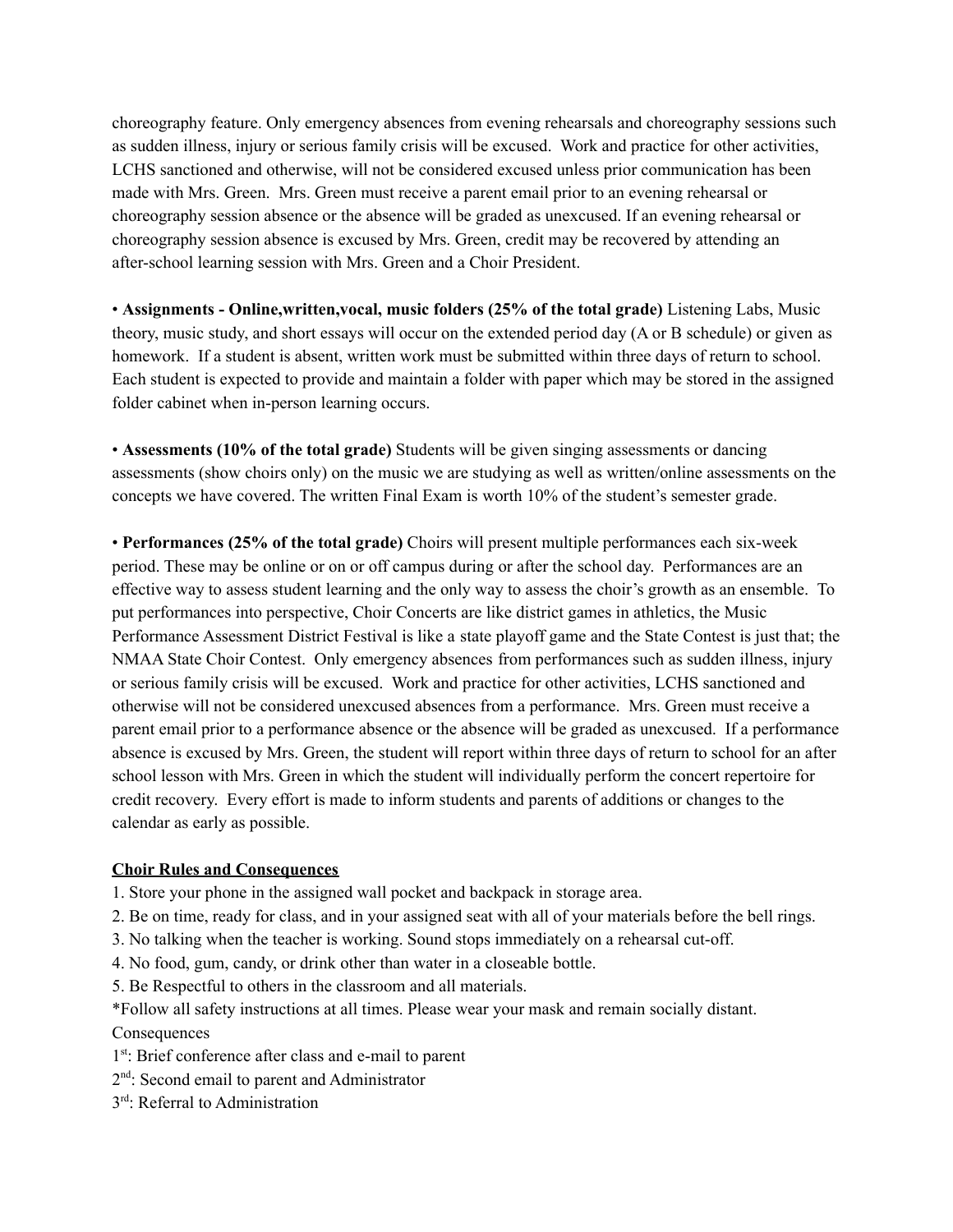# **Online Google Meet Rules and Expectations(for choreography or clinician sessions)**

- 1. Log in a few minutes before our session begins..
- 2. Be Prepared Be sure your computer is charged. Have your camera on. Prepare your space for singing and/or dancing(show choir). Check your surroundings
- 3. Presentation Wear appropriate clothing, sit up straight, be engaged.
- 4. Participation Be focused, Be attentive, Be an Active Participant
- 5. Communicate Responsibly
	- Mute Yourself mute yourself when the teacher or others are speaking
	- Chat Responsibly in the chat box Type your question in the chat box.
	- Raise your hand to speak -Speak clearly, look up when speaking, stay on topic, no side conversations.
- 6. Be Respectful at all times be kind, be considerate.

**Social Media Policy Agreement:** Having social media outlets is a form of personal expression, however, we ask that students exercise caution when participating in social media and make appropriate choices when posting pictures, opinions, and messages. It is the responsibility of every student to present themselves appropriately in all social media platforms that they possess, whether it is google classroom, facebook, instagram, twitter or any other media platform or online communication. We trust and expect that they will represent themselves, our school, and our La Cueva Choir Program in a positive manner. (Please refer to the APS Handbook and the LCHS Agenda on the Internet Use Policy.)

## **Students are expected to abide by the following:**

1.Students who choose to post to websites or other forms of online media must ensure that their submission does not reflect poorly upon LCHS or LCHS Choir.

2. Posting material online (pictures, comments or video) portraying sexual activity, alcohol or use of controlled substances is not allowed.

3. Students may not use social media sites to publish disparaging or harassing remarks about fellow or former LCHS Choir Program members, or members of competitive performing arts programs, etc.

4. Any messages posted by students about other student that include slurs based on race, ethnicity, religion, gender or sexual orientation will be considered discrimination and will be handled according to school and district policy.

5. Any statement or act that meets the criteria of "bullying" on social media posts or text messages is in violation of school district policy and will be reported to a school administrator and may result in disciplinary and /or legal action.

Consequences for Inappropriate Internet/Social Media Use

1st: Contact parent, parent will be asked to monitor all social media, Administrator notified 2nd: Contact parent and Referral to Administration, Administrator discretion (ISS, OSS) 3rd: Contact parent, Referral to Administration, removal from events, trips, competitions, and ensemble